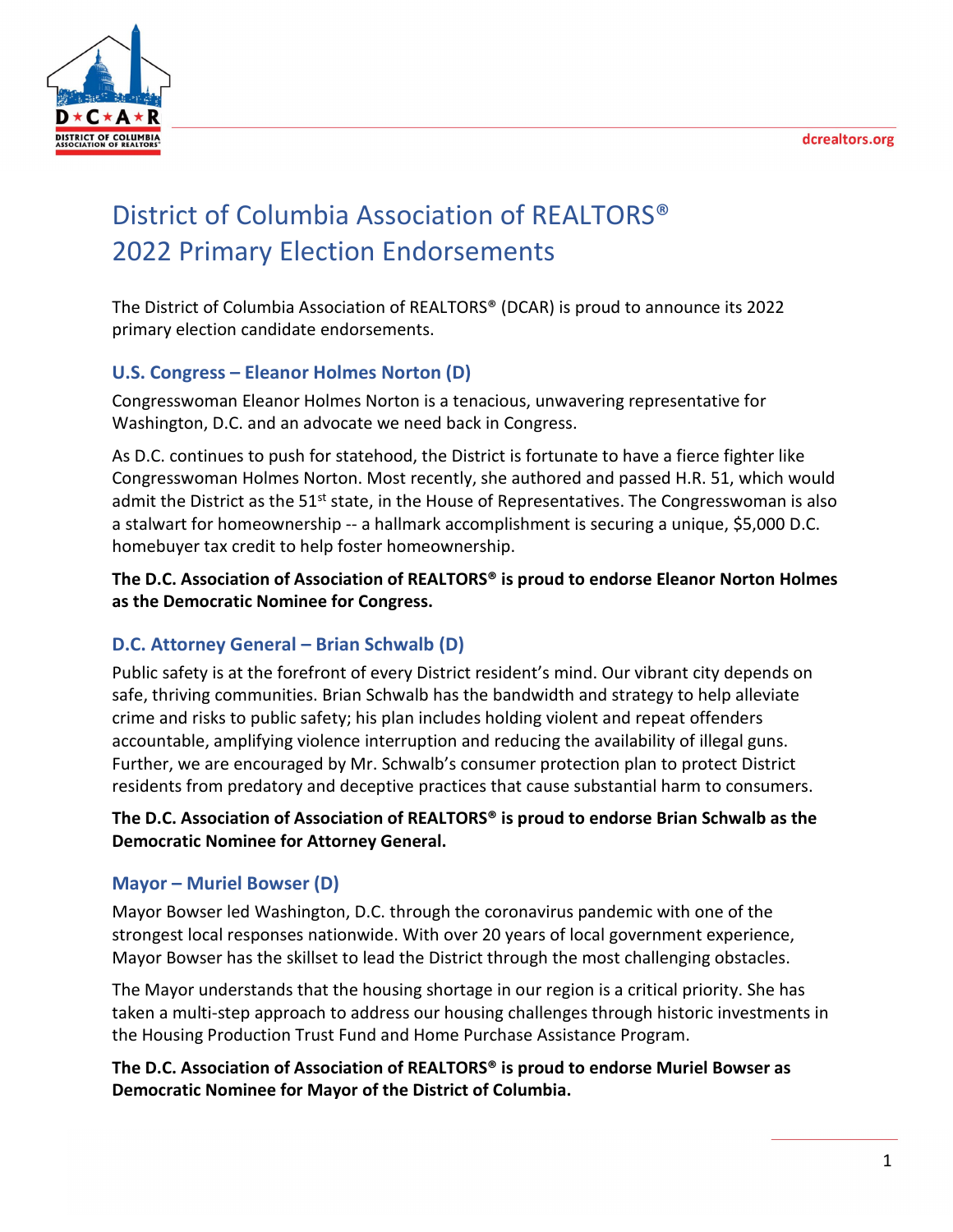

## **D.C. COUNCIL ENDORSEMENTS**

## **Council Chairman – Phil Mendelson (D)**

Chairman Mendelson's institutional knowledge and legislative track record is unparalleled. Throughout his time on the Council, Chairman Mendelson has spearheaded a myriad of initiatives for the benefit of D.C. residents, including maintaining tight oversight of DCRA, regulating the short-term rental market and appropriating resources for homeownership tools.

Over the past two election cycles, the Council has undergone a shift in political ideologies, which has made consensus-building increasingly difficult. We know that the Chairman is the right person to help bridge the divide and has the experience to broker compromise on complex issues. Additionally, his fiscal responsibility will help ensure the District has a robust economy and housing market.

#### **The D.C. Association of Association of REALTORS® is proud to endorse Phil Mendelson as Democratic Nominee for Chairman of the D.C. City Council.**

### **Council At-Large – Anita Bonds (D)**

As the Housing and Executive Administration Chairperson, Councilmember Bonds intimately understands the various facets of the residential real estate industry. DCAR has worked with Councilmember Bonds on several pieces of legislation, and we can always count on her to incorporate our members' concerns into the discussion.

Most recently, we worked with Councilmember Bonds and her staff on the Eviction Record Sealing and Fairness in Renting Act to address multiple problematic provisions in the bill. Further, the Councilmember is a fierce advocate for housing production and ensuring that public dollars are being responsibly spent. Her committee called a public roundtable meeting to discuss transparency surrounding the Housing Production Trust Fund and DHCD's stewardship over the program.

DCAR is highly confident in Anita Bonds' coalition-building and approach to the District's most pressing housing challenges.

**The D.C. Association of Association of REALTORS® is proud to endorse Anita Bonds as Democratic Nominee for At-Large.**